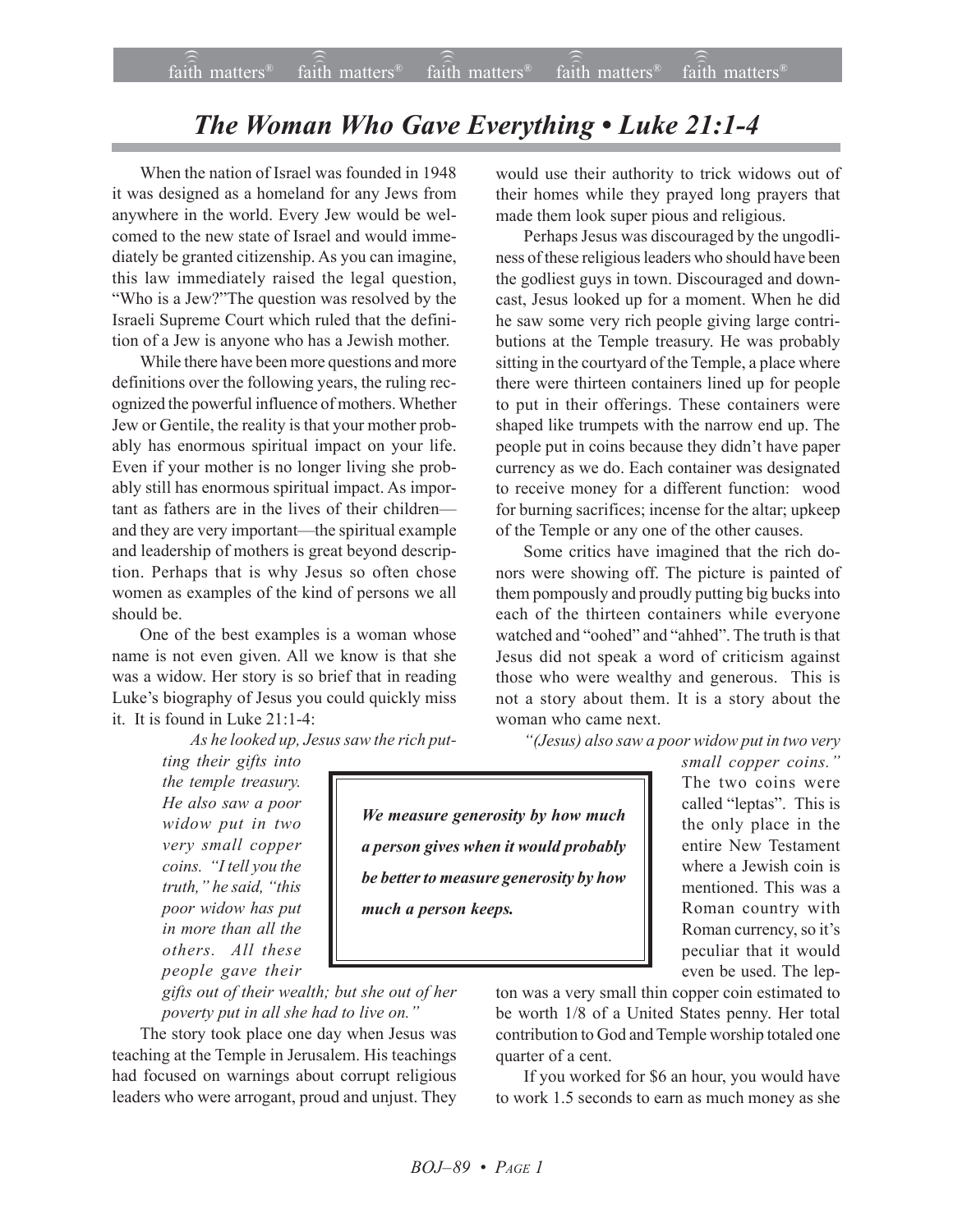## $\widehat{\widehat{\mathfrak{tair}}}$  matters  $\widehat{\widehat{\mathfrak{tair}}}$  matters  $\widehat{\widehat{\mathfrak{tair}}}$  matters  $\widehat{\widehat{\mathfrak{tair}}}$  matters  $\widehat{\widehat{\mathfrak{se}}}$  faith matters faith matters<sup>®</sup> faith matters<sup>®</sup> faith matters

contributed. Or, if you earned \$100,000 a year, you would need to work 1/3 of a second to make the equivalent of her two leptas. It wasn't very much. It was very close to nothing. But it was all she had. She gave everything. This was her life savings.

She was a very generous woman. She gave sacrificially. She thought more about what she could give than what she could keep. It is interesting how we measure generosity by how much a person gives when it would probably be better to measure generosity by how much a person keeps. By this measure she was very generous.

Following an awful earthquake several years ago a mother and her baby were found in the rubble days after their home collapsed on top of them. The mother was dying but the child was okay. They discovered that the mother had intentionally cut open the tip of her finger and allowed her baby to suck the blood for nourishment. It cost her life but she saved her baby.

Just like Jesus! Just like so many moms. Just like the way Christians are supposed to be. Just like the widow in Jesus' story. Generosity—giving up all she had.

But this woman whom Jesus saw at the Temple wasn't just generous, she was godly. One of the clearest marks of godliness is that a person considers God more important than money, possessions or anything else. So, how do we know this about her? It is written between the lines of the story.

She was a widow at a time when widowhood was especially harsh. Most people didn't have estates and, even if they did, chances were that a woman would not receive an inheritance. There were almost no jobs available to women other than domestic duties in the households of their fathers or husbands. Widows were forced to beg, return to their fathers (if they were still alive), enter prostitution or just starve. In the best of cases, widowhood wasn't easy; in the worst of cases it was absolutely awful.

We know about her that she had lost her husband to death. She may have lost her home. She was poor. Yet she had not given up on God. She was there at the Temple to worship God. She worshipped with everything she had.

I know people who have abandoned God and faith because of an illness or a financial setback or a broken relationship. They decided that God wasn't any good to them if they didn't get what they wanted in life. Not this widow! Even though she lost the most valuable things in her life she still loved and worshipped God with everything she had. She was a godly person!

A powerful paragraph written by St. Paul is recorded in Romans 8:35-39:

> *Who shall separate us from the love of Christ? Shall trouble or hardship or persecution or famine or nakedness or danger or sword? As it is written:*

> *ìFor your sake we face death all day long; we are considered as sheep to be slaughtered.î*

> *No, in all these things we are more than conquerors through him who loved us. For I am convinced that neither death nor life, neither angels nor demons, neither the present nor the future, nor any powers, neither height nor depth, nor anything else in all creation, will be able to separate us from the love of God that is in Christ Jesus our Lord.*

This widow was godly . . . but she is not alone. I have known many Christian women who have put God first in their lives, no matter what. When asked to compromise their values, they will not. When forced to choose between God and family, God always comes first. When deciding whether God or money or possessions or anything else is most important in their lives, God is always Number One.

Blessed are those women and men who are both generous and godly! But that wasn't all for this widow Jesus saw. She also had faith. She was convinced God would take care of her. As little as her money was, she gave it all away. She couldn't buy a slice of bread or a bite of fish. She had to totally depend upon God to give her money, find her a job or provide her with food. She had no resources left. If God wouldn't help her, there was nowhere else to go. She had to entirely trust God.

There have been several TV reports on past lottery winners who have won hundreds of millions of dollars. The overall consensus was that loads of money was fun up front but it wasn't very satisfying over the long haul. Many lottery winners have bought houses, cars, boats and expensive vacations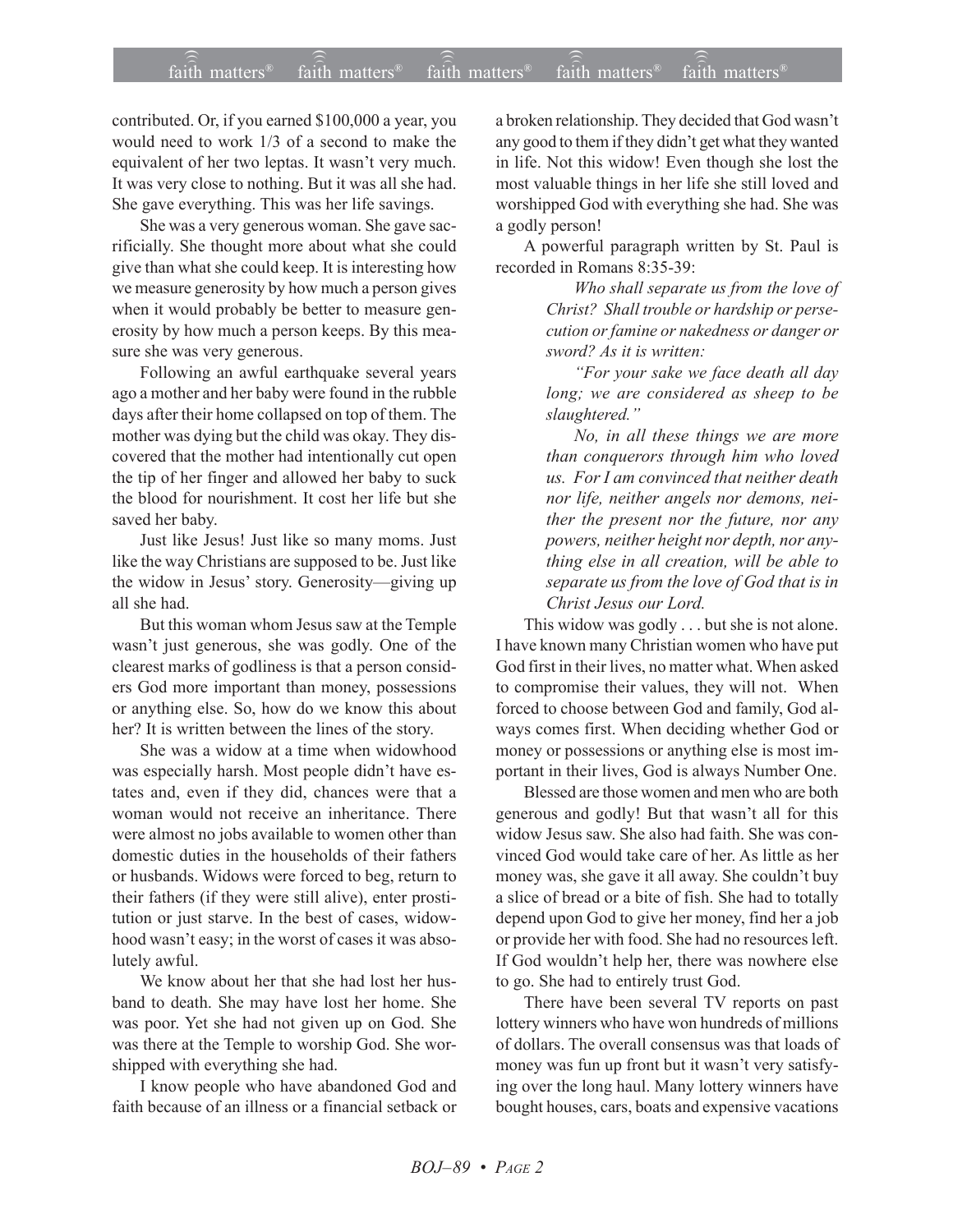## $\widehat{\widehat{\mathfrak{tair}}}$  matters  $\widehat{\widehat{\mathfrak{tair}}}$  matters  $\widehat{\widehat{\mathfrak{tair}}}$  matters  $\widehat{\widehat{\mathfrak{tair}}}$  matters  $\widehat{\widehat{\mathfrak{se}}}$  faith matters faith matters<sup>®</sup> faith matters<sup>®</sup> faith matters

until they have huge debts and no money left. Others have hung on to their wealth but admit they have not achieved the happiness they thought would be theirs.

One thing is for sure: the richer we are the less we feel we need God to take care of us. The sad part is missing out on the supernatural wonder of knowing that God is caring for you. Imagine realizing that today's lunch, next week's bed and next month's job were all provided for you directly by God himself. It's a wondrous thrill and joy. That's what this widow experienced.

Are you convinced that God will take care of you? If you lost every possession and asset you owned and gave away your last quarter of a cent, could you totally trust God? That would take a very special faith. That's what this widow had. Somehow she just knew that God would provide for her.

One of the marvels of mothers who live by faith

is that they teach their families to live by faith. Their children discover that God is good and that God is always there and can always be trusted. And, it benefits husbands as well. I know because I am married to a woman of faith and I have learned a great deal about trusting God through simply watching and listening to her.

Great are those who are generous, godly and full of faith in God, convinced of his care. But, how great are they? Jesus said, *ìI tell you the truth, this* poor widow has put in more than all the others.<sup>"</sup> That is a stunning statement! He didn't say that she gave more than anyone else. Jesus said that she gave more than all the rest of them put together!

Apparently God doesn't count the way we count. Apparently he doesn't undergo external audit to make sure he complies with generally accepted accounting procedures. It doesn't take much to impress God. It takes everything.

One of America's large private western universities recently undertook a capital funds campaign to build a whole series of buildings. The first gift was for \$25,000,000. It was given by the new president of the university. Besides this huge generosity he also does not take any salary for his presidential duties. He made his money in business and is now giving it away.

That is wonderfully generous, but not as much as the woman's generosity in Jesus' story. She gave more than all the others combined. She was a truly great woman, a truly great person.

So, why pick her story for Mothers' Day? Actually, there are many reasons. Most of all is that there are many mothers who belong to her league. Not because you are widows. Not because you are poor. Not because your story is the same. You do not live in ancient Israel or worship at the Jerusalem Temple. You are probably not Jewish. But, you belong to the league of this marvelous woman whom Jesus honored because you are generous you give what you have to God and to your family and to others. You are not just generous, you are godly. God is more important to you than money

*May we all be generous, godly, full of faith and great in the eyes of Jesus Christ.*

or possessions or anything else. You are not only generous and godly, but you also have faith. You are convinced that God has your best interest at heart and that he will take care of you. And you are great . . . not because you're rich or famous but because of your generosity and your godliness and your

faith. The truth is that you are greater than all the rich and famous celebrities combined.

And so I say, Thank you! Thank you for who you are and for all you do. May we all be like you and like this widow whom Jesus honored. Whether we are men or women, married or single, young or old, mothers or fathers or neither . . . may we all be generous, godly, full of faith and great in the eyes of Jesus Christ.

*Faith Matters*<sup>®</sup> is the Broadcast Ministry of Leith Anderson and Wooddale Church 6630 Shady Oak Road Eden Prairie MN 55344 952-944-6300 www.faithmatters.fm

©Leith Anderson